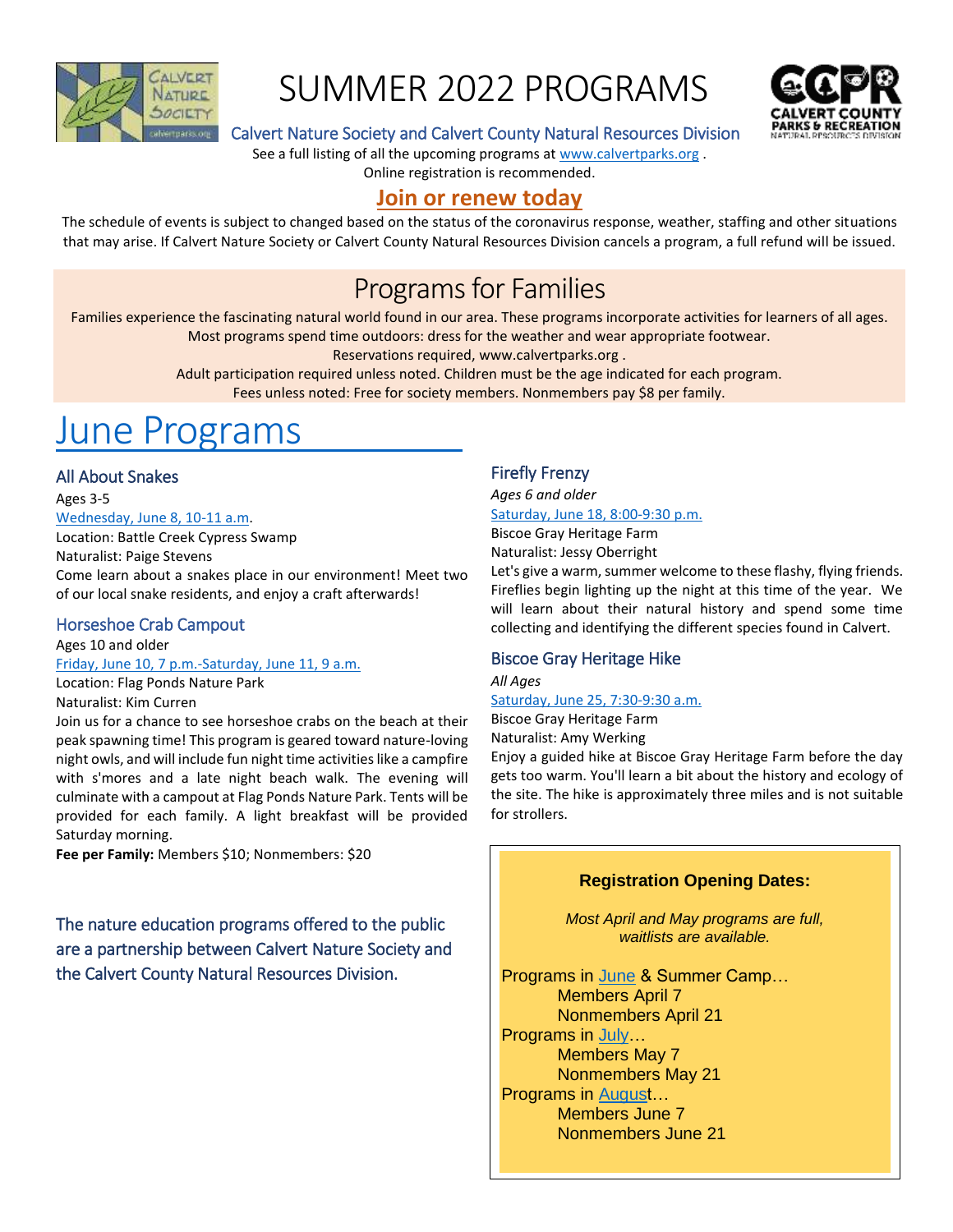Children under 18 must be accompanied by an adult, unless noted. Children must be the age indicated for each program. Fees unless noted: Free for society members. Nonmembers pay \$8 per family.

| <b>Registration Opens</b> | Summer Camp<br>Programs in June<br><b>Programs in July</b><br><b>Programs in August</b> | <b>Members April</b><br><b>Members April 7</b><br><b>Members May 7</b><br>Members June 7 | <b>Nonmembers April 21</b><br><b>Nonmembers April 21</b><br>Nonmembers May 21<br>Nonmembers June 21 |  |
|---------------------------|-----------------------------------------------------------------------------------------|------------------------------------------------------------------------------------------|-----------------------------------------------------------------------------------------------------|--|
|                           |                                                                                         |                                                                                          |                                                                                                     |  |

## Programs for Families

Adult participation required unless noted. Children must be the age indicated for each program. Fees unless noted: Free for society members. Nonmembers pay \$8 per family

# [July Programs](https://www.calvertparks.org/calendar.html?EventViewMode=1&EventListViewMode=2&SelectedDate=7/21/2022&CalendarViewType=1)

## Frog Fest

*All Ages* [Friday, July 15, 9:30-11:00 a.m.](https://www.calvertparks.org/event-4637479?CalendarViewType=1&SelectedDate=7/21/2022) Battle Creek Cypress Swamp

Naturalist: Paige Stevens

Come celebrate and learn about frogs! After a brief overview on how frogs are important to the environment, meet our resident frog, and set out to find them in the wild.

## Sunset Hike

*All Ages* [Friday, July 15, 7:30-9:30 p.m.](https://www.calvertparks.org/event-4684056?CalendarViewType=1&SelectedDate=7/21/2022)

Flag Ponds Nature Park

Naturalist: Amy Werking

Hike the trails at Flag Ponds Nature Park, then enjoy watching the sun set over the bay. The hike is approximately two miles and is not suitable for strollers.

## Moth Mania at Battle Creek

*Ages 8 and older*

[Saturday, July 23, 9:00-10:30 p.m.](https://www.calvertparks.org/event-4649724?CalendarViewType=1&SelectedDate=7/21/2022) Battle Creek Cypress Swamp [Saturday, July 30, 9:00-10:30 p.m. Flag Ponds Nature Park](https://www.calvertparks.org/event-4649728?CalendarViewType=1&SelectedDate=7/21/2022) Naturalist: Jessy Oberright

Celebrate National Moth Week by learning how to go "mothing" to collect and contribute valuable data to local research efforts. We will get to observe and document our local moth species up close and personal as we go mothing. Learn to attract moths, identify them and log them on iNaturalist for research purposes.

# [August Programs](https://www.calvertparks.org/calendar.html?EventViewMode=1&EventListViewMode=2&SelectedDate=8/21/2022&CalendarViewType=1)

## Animal Olympics

*All Ages*

[Saturday, August 13, 9:00-11:00 a.m.](https://www.calvertparks.org/event-4683818?CalendarViewType=1&SelectedDate=8/21/2022)

Kings Landing Park Naturalist: Kim Curren

re you faster than a deer? Can you jump higher than a grasshopper? Come see how you would fare against some of the best athletes in the animal kingdom in this fun field-day event! Come any time between 9:00 a.m. - 11:00 a.m.

## Beach Scavenger Hunt and Cleanup

*All Ages* [Saturday, August 27, 9:30-11:30 a.m.](https://www.calvertparks.org/event-4684070?CalendarViewType=1&SelectedDate=8/21/2022)

Flag Ponds Nature Park Naturalist: Amy Werking

Can you find a piece of driftwood? The Maryland State Fossil? This unique scavenger hunt will teach you a bit about beach treasures and encourage you to pick up trash while you beachcomb. For each treasure you take home, you'll turn in a piece of trash.

## Cricket Crawl

*Ages 8 and older* [Saturday, August 27, 7:30-9:30 p.m.](https://www.calvertparks.org/event-4699609?CalendarViewType=1&SelectedDate=8/21/2022) Kings Landing Park Naturalist: Tania Gale

Join a naturalist for a night hike and a sound census of the late summer crickets and katydids. Learn to identify different species of crickets by their calls and go for a short hike to see what species we can hear.

## Full Moon Hike

*All Ages* [Friday, September 9, 8:00-10:00 p.m.](https://www.calvertparks.org/event-4683099?CalendarViewType=1&SelectedDate=8/21/2022) Flag Ponds Nature Park Naturalist: Gene Groshon See a different side of Flag Ponds Park as we take a hike under the full moon! Spiders? Owls? Who knows who we will see!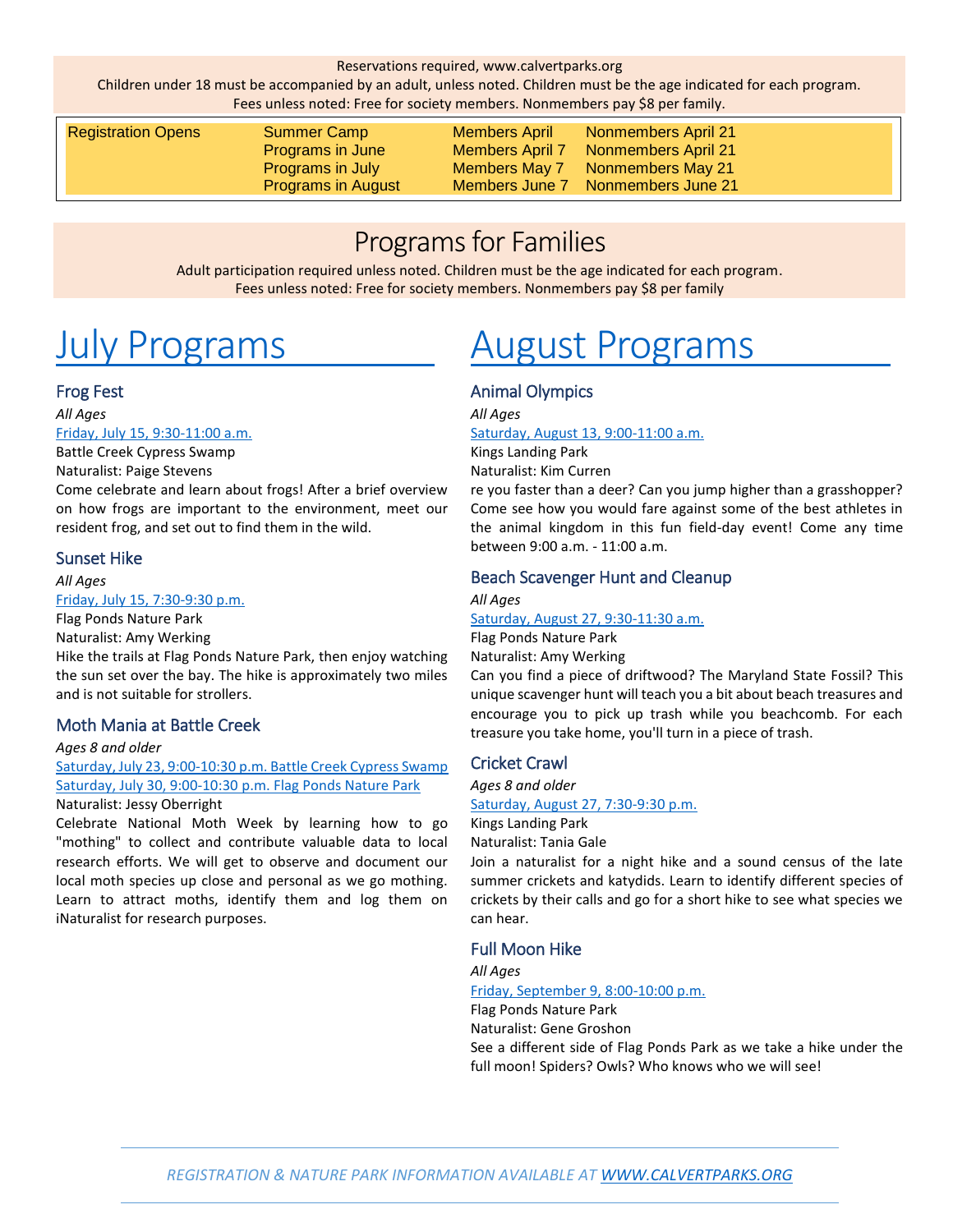Children under 18 must be accompanied by an adult, unless noted. Children must be the age indicated for each program. Fees unless noted: Free for society members. Nonmembers pay \$8 per family.

Registration Opens Summer Camp Members April Nonmembers April 21 Programs in June Members April 7 Nonmembers April 21 Programs in July Members May 7 Nonmembers May 21

Programs in August Members June 7 Nonmembers June 21

# Kayak Trips

#### <https://www.calvertparks.org/kayak.html>

For ages 9 years and older Must be at least 12 years old to ride in a single kayak. Fee per person: \$15 for Society members. Nonmembers pay \$30. \$10 discount if you bring your own kayak Location: Kings Landing Park

#### Mother's Day Kayak Trip

#### [Sunday, May 8, 9:30 a.m.-12 p.m.](https://www.calvertparks.org/event-4546034)

Naturalist: Kim Curren

Come celebrate Mother's Day on the Patuxent River. We will paddle at a relaxed pace and enjoy the beautiful surroundings of the wetland.

### Marvelous Marsh Kayak Trip

#### [Saturday, June 4, 9:30 a.m.-12 p.m.](https://www.calvertparks.org/event-4548096)

Naturalist: Tania Gale

A perfect trip for beginners to learn about kayaking and get out on the water. We will focus on basic kayak skills and the ecology of the Patuxent River.

#### Wetland Adventure Kayak Trip

*Ages 9 and older* [Saturday, July 16, 9:00-11:00 a.m.](https://www.calvertparks.org/event-4729900)

Naturalist: Kim Curren and Tori Hall

Learn what makes the wetland marsh that surrounds it so magical.

### Full Moon Kayak Trip (members only) *Adults Only*

[Friday, August 12, 7:30-10:30 p.m.](https://www.calvertparks.org/event-4683066)

#### Naturalist: Gene Groshon

Come experience a kayak trip like no other as we paddle under the full moon and learn about animals of the night.

# For Teen (& Tweens)

<https://www.calvertparks.org/programs/teens.html>

### Wild Careers

Ages 11-13 [Saturday, April 2, 9:30-11 a.m.](https://www.calvertparks.org/event-4459123?CalendarViewType=0&SelectedDate=1/11/2022) [Saturday, May 7, 9:30-11 a.m.](https://www.calvertparks.org/event-4459135?CalendarViewType=0&SelectedDate=1/11/2022)

Location: varies by date

Naturalist: Tori Hall

Have you ever been to any of our county nature parks and wondered what it would be like to work there or in other natural places? Come dive into some of the careers in this exciting field. **Fee per teen:** Members free; Nonmembers: \$8

## Teen Amphibian Bioblitz Overnight

Ages 12-16

[Thursday, April 14, 10 a.m.-Friday, April 15, 9 a.m.](https://www.calvertparks.org/event-4548013?CalendarViewType=0&SelectedDate=1/11/2022) Location: Flag Ponds Nature Park

Naturalist: Tania Gale

Spend part of spring break with friends searching the woods, ponds, and swamps for animals big and small. Includes experience cooking dinner over a campfire, night-time swamp wade-in to look for salamanders and frogs. Campfire dinner, s'mores, and breakfast included, but bring lunch and a snack for Thursday. **Fee per teen:** Members \$10; Nonmembers: \$20

#### Teen Birding Hike

Ages 12-18

[Saturday, May 28, 8-10 a.m.](https://www.calvertparks.org/event-4538714?CalendarViewType=0&SelectedDate=1/11/2022)

Location: Flag Ponds Nature Park Naturalist: Gene Groshon

Join us for an early morning birding hike through the park. Members of the Southern Maryland Youth Birders Group will be in attendance so it's a great way to meet other birders your age. **Fee per teen:** Members free; Nonmembers: \$8

#### Breeding Bird Atlas Hike

*Ages 12 and older*

#### [Thursday, July 21, 8:00-11:00 a.m.](https://www.calvertparks.org/event-4683094?CalendarViewType=1&SelectedDate=7/21/2022)

Flag Ponds Nature Park

Naturalist: Gene Groshon

Join us for an early morning birding hike through the park while we help collect data for the Maryland & DC Breeding Bird Atlas 3. Data from this project is used to estimate local populations and conservation needs.

**Fee per teen:** Members free; Nonmembers: \$8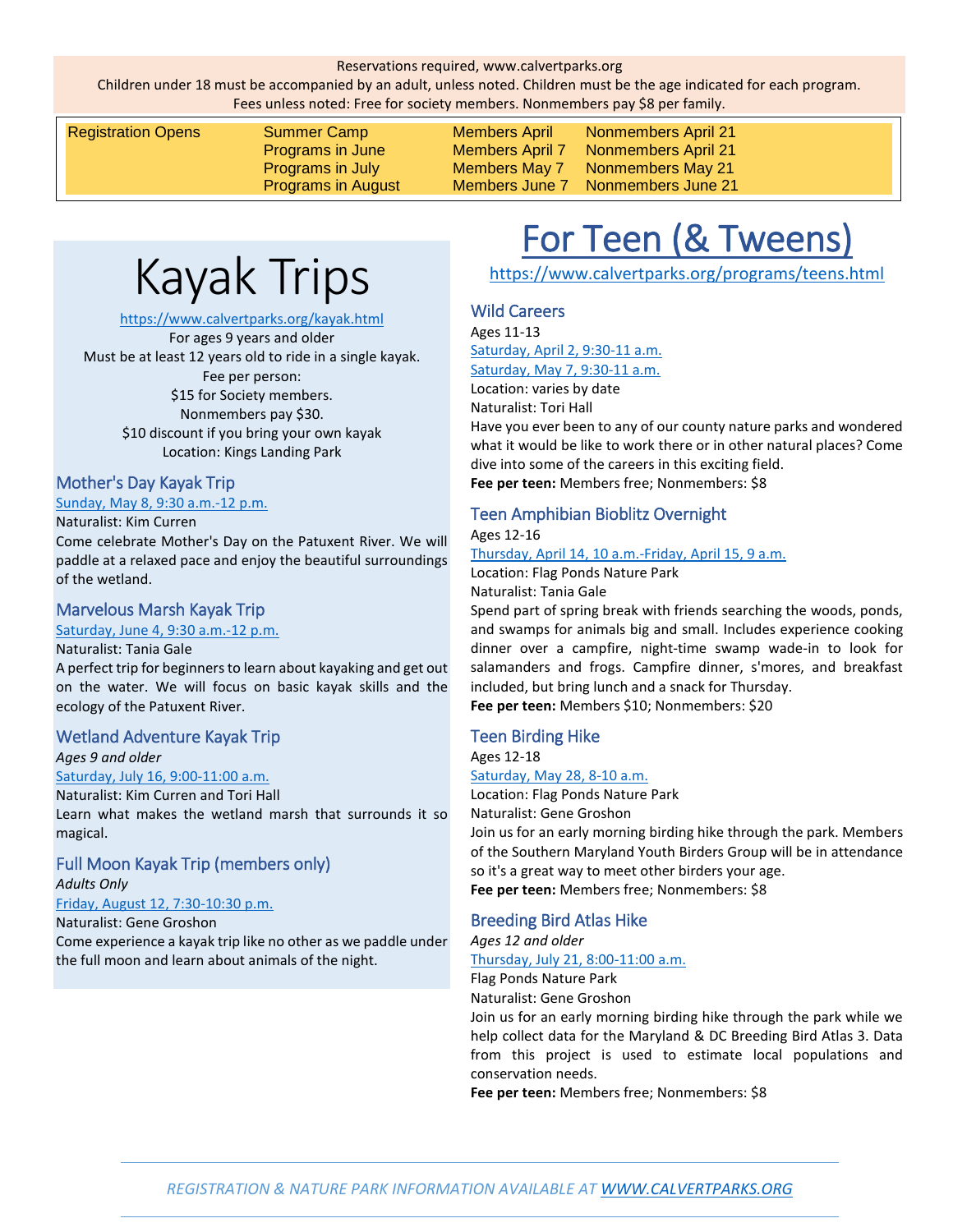Children under 18 must be accompanied by an adult, unless noted. Children must be the age indicated for each program. Fees unless noted: Free for society members. Nonmembers pay \$8 per family.

Registration Opens Summer Camp Members April Nonmembers April 21 Programs in June Members April 7 Nonmembers April 21 Programs in July Members May 7 Nonmembers May 21 Programs in August Members June 7 Nonmembers June 21

# HOMESCHOOL FRIDAYS

Our homeschool series focuses on "phenology," the study of seasonal changes in plant and animal life-cycles such as the date flowers begin to bloom or when frogs start singing in the spring. Month to month, we will make and record weather observations and check in with the plants and animals at Flag Ponds Nature Park- watching winter change to spring.

Homeschool Fridays are a series of environmental education programs developed especially for homeschoolers ages 4 to 12. These classes are a great way to get hands-on science and nature lessons, receive help on projects and research and network with other homeschooling families. Each two-hour program will consist of indoor and outdoor hands-on learning. Depending on the topic, students may observe live animals, collect aquatic creatures, take measurements of water quality or play games. Students will be grouped by age to allow for age appropriate topic exploration.

Parents with younger children stay with the group; parents of older children have the option to stay and participate as mentors and teachers. Siblings younger than 3 are welcome but must be under the care of a parent/guardian at all times and should not distract other participants.

> Ages 4-12, with adult April 8 May 6 June 3

Session A: 10:00 a.m.-12:00 p.m. Session B: 1:30-3:30 p.m. SEE ABOVE FOR REGISTRATION OPENING DATES <https://www.calvertparks.org/homeschool/>

> Flag Ponds Nature Park Naturalist: Tania Gale Reservations required. Free for society members. Nonmembers pay \$8 per family.

## **[Join or renew today](https://www.calvertparks.org/join.html) to support your nature parks and get member pricing on programs.**

*REGISTRATION & NATURE PARK INFORMATION AVAILABLE AT [WWW.CALVERTPARKS.ORG](http://www.calvertparks.org/)*